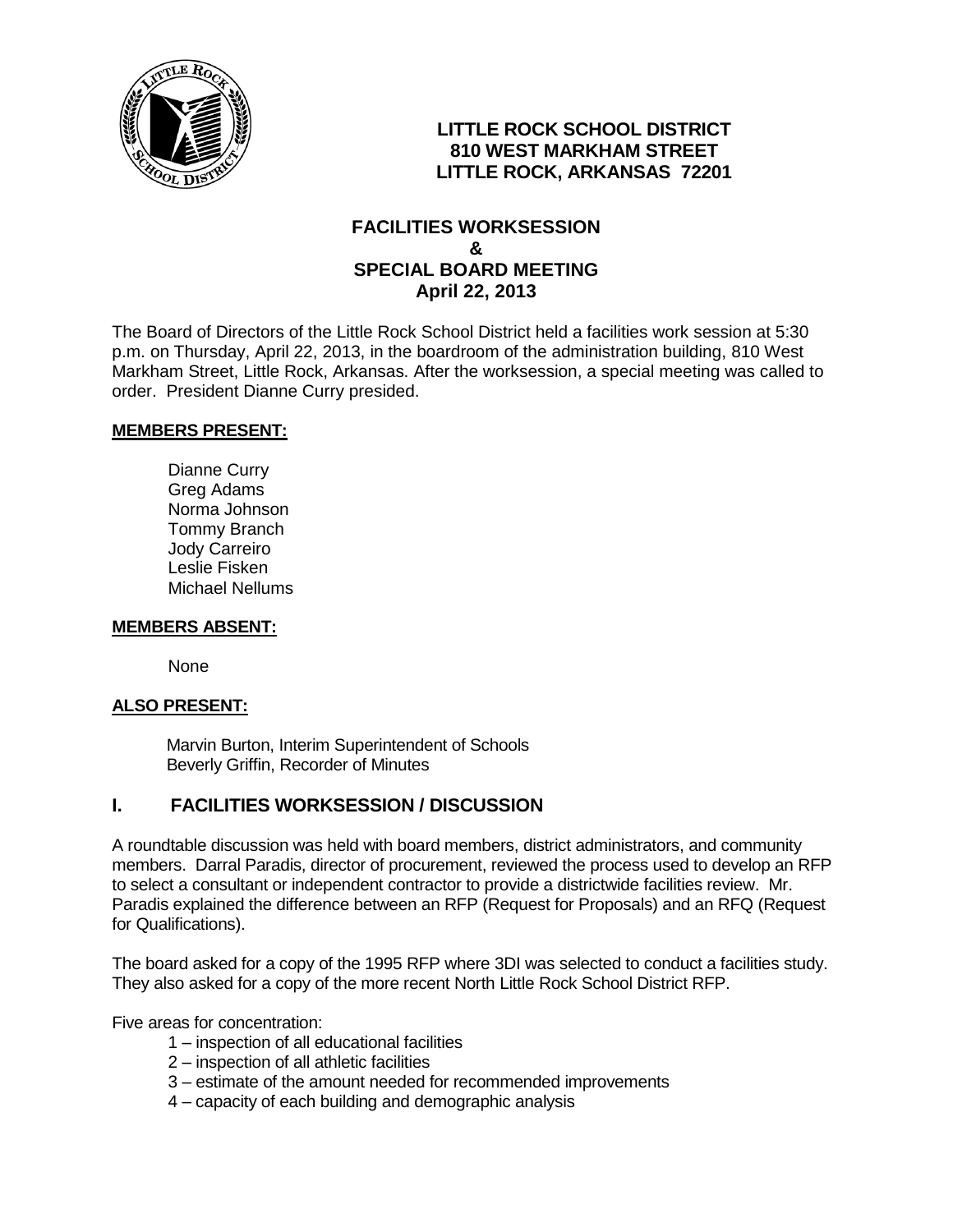The board discussed the possibility of having the consultant include an executive summary and projections of what the district will look like in 10 years. Mr. Paradis suggested including recommendations on possible closing of facilities, altering the current use of facilities, and possible future construction recommendations.

In discussing the timeline, Mr. Paradis reported an RFP would need to remain open for at least 4-6 weeks. A tentative schedule would be developed along with a legal ad for publication, and time allowed for input, questions and interviews prior to award of the contract.

Additional discussion included the possibility and feasibility of a millage election and strategies for involving the community.

#### **CONSIDERATION OF LAND PURCHASES:**

Kelsey Bailey and Stuart Mackey with The Hathaway Group reviewed in detail several properties available in southwest and west Little Rock for future construction of a new school.

In southwest Little Rock, where consideration is being given to construction of a new high school, the board viewed a map of properties available on:

- Richsmith Lane
- Baseline Road
- Geyer Springs and Mabelvale Cut-off
- Mann Road.

In west Little Rock, where the board has considered construction of a new middle school, the board received information on properties on:

- Katillus Road
- Rummell Road
- Cantrell & Taylor Loop West

# **II. CALL TO ORDER / ROLL CALL**

After the conclusion of the board's worksession, Ms. Curry called to order a special meeting at 8:13 p.m. All members of the board were present at roll call.

### **III. CONSIDERATION OF LAND PURCHASES**

Based on the review of available properties, board members were given an opportunity to make comments and ask questions of Mr. Bailey and Mr. Mackey.

Dr. Nellums expressed concern regarding the presentation of information without allowing advance public awareness, and stated he would not be ready to make a decision or vote in favor of purchasing any land at this time.

Mr. Branch agreed with Dr. Nellums, and also stated he had some concerns regarding purchasing land at this time. He asked for additional time to review options.